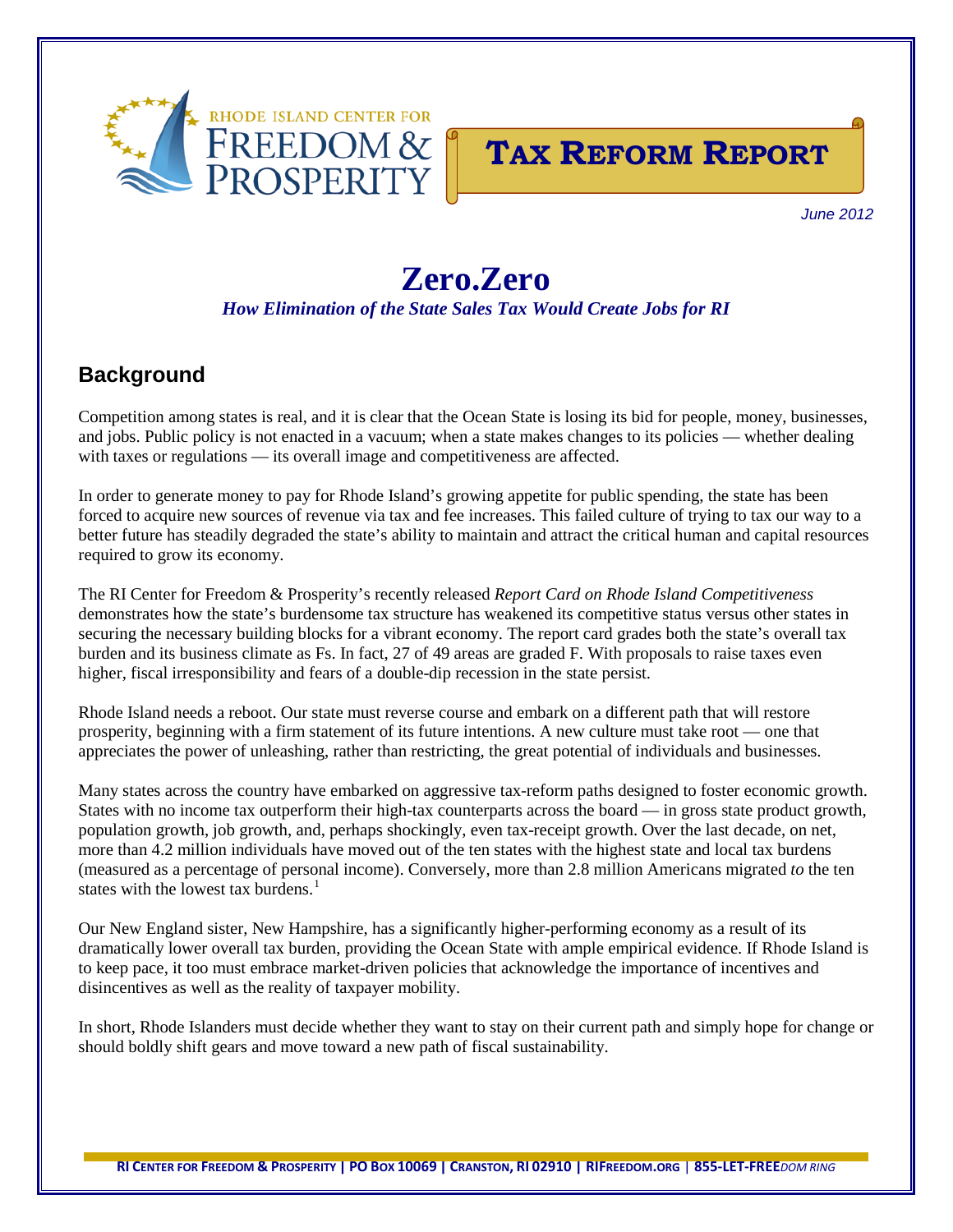## **Policy Proposition: Eliminate the State Sales Tax**

In seeking the single most-effective tax reform providing the most-immediate impact to the most-pressing problem in the Ocean State — jobs — the Center for Freedom & Prosperity determined that the state sales tax would be an auspicious place to start. Mainly, the more mobile the factors being taxed, the larger and more immediate the response to tax rate changes. Consumer shopping habits are highly mobile, and cross-border shopping is especially convenient for Rhode Islanders and their neighbors.

While Rhode Island requires broad reform, making tax policy more efficient across multiple categories, our Center simulated and projected the economic effect if Rhode Island were to follow New Hampshire's proven path and completely eliminate the state sales tax. With any significant reduction in the state sales tax, a few important benefits would arise for the Ocean State:

- 1. Hundreds of millions of dollars would be put back into the state economy.
- 2. Tens of thousands of jobs would be created.
- 3. Municipalities would collectively realize a windfall of tens or hundreds of millions of dollars.
- 4. Gross domestic (state) product would increase by billions of dollars.
- 5. State population, and the state tax base, would increase by thousands of people.
- 6. State revenue losses would be less than static expectations because of the positive and "dynamic" economic effects that would be realized.

In short, Rhode Islanders' decision is whether or not increased jobs, increased GDP, economic growth, and increased revenue for our cities and towns are worth some reduction in state spending.

## **Analysis**

## *Problems with the Retail Sales Tax*

Unfortunately, there are so many problems with Rhode Island's tax code that it is almost impossible to know where to begin correcting them. There are simply too many high taxes in the Ocean State.

As an overriding goal, Rhode Island needs to start pruning the tax tree, and the best starting point is the single tax that, in the aggregate, is the most damaging to Rhode Island's overall economy: the retail sales tax. There are several reasons that the sales tax is especially troublesome.

*1. The general assumption that broadening the sales tax base is always a good idea is flawed.*

The retail sales tax in the United States arose in response to the economic damage created by the gross receipts tax (GRT), which was more prevalent a century ago. The tax base of the GRT is the total receipts of a business, which maximizes the economically destructive "tax pyramiding" through the entire production structure of the economy.

To fix this problem, exemptions were created to transform the GRT into a retail sales tax that more resembled a consumption tax. However, due to the problem of "dual use," whereby a good or service can be used for either business or personal reasons, exemptions have proven to be a crude and often ineffective way to create a pure consumption tax. Simply eliminating exemptions, especially on services, would only serve to rebuild the GRT Frankenstein piece by piece.

A study by the Council on State Taxation explains, "The current state and local sales tax differs from a true or ideal retail sales tax. A true retail sales tax would impose a uniform tax only on consumption — all goods and services sold to households — but would not impose any tax on business purchases of intermediate goods and services. The current sales tax system imposes over \$100 billion of taxes on business purchases of business inputs and investments. This type of tax has significant adverse state economic development implications."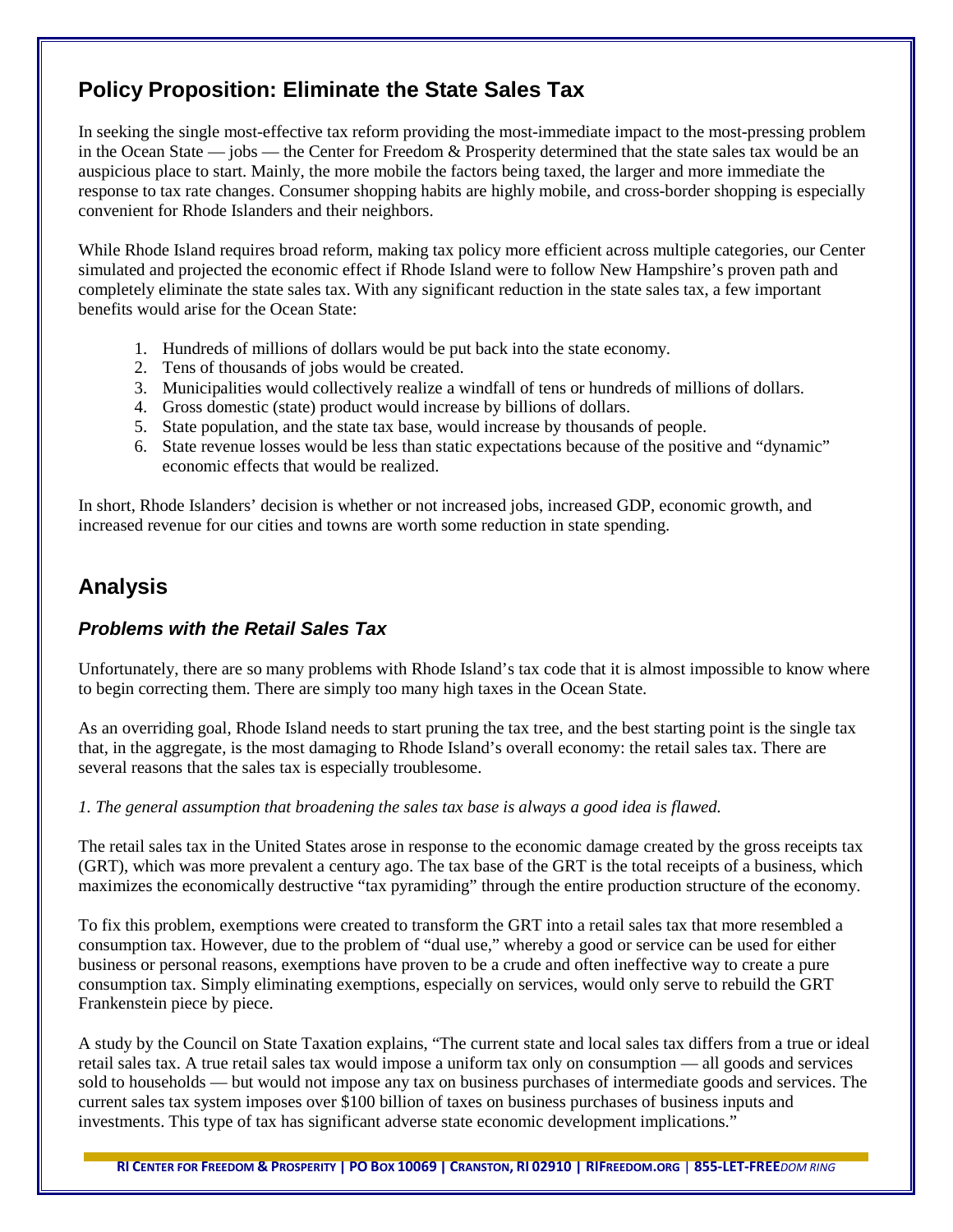The study found that 49.2 percent of Rhode Island's sales tax is paid by businesses — higher than the national average of  $42.8$  $42.8$  $42.8$  percent.<sup>2</sup>

#### *2. The sales tax is a tax on investment.*

Since the retail sales tax can never be fully eliminated on business inputs, the sales tax is ultimately a tax on investment. It is especially detrimental to the manufacturing and construction industries when their materials costs are subject to the sales tax. That raises the cost not only to the final consumer, but also to the companies themselves, since their suppliers are subject to the same tax on their materials. The end result is less money available for future investments, compounding over time.

In fact, Dr. Mark Crain, using a rigorous econometric analysis, found that "states suffer a substantial penalty for levying a marginal sales tax rate that is high in relation to other states. Of course, the reverse also applies. Substantial economic benefits redound to states with relatively low marginal sales tax rates … intuitively, the impact of the sales tax is analogous to a general, broad-based increase in the cost of production."<sup>[3](#page-6-2)</sup>

#### *3. The sales tax promotes consumer mobility.*

Another negative aspect of the sales tax is that consumers are mobile and can easily shop online or in lower-tax jurisdictions — especially in Rhode Island, which not only is the smallest geographic state in the country, but also has the highest sales tax in the region. As a result, cross-border and Internet shopping are undermining the viability of the sales tax.

Studies show that New Hampshire, which does not have a sales tax, economically benefits from cross-border shopping from neighboring Maine and Vermont. In Maine, retail sales could be as much as \$2.2 billion higher per year along the border if Maine had the same level of retail sales as New Hampshire.<sup>[4](#page-6-3)</sup> In Vermont, retail sales could be as much as \$[5](#page-6-4)40 million higher per year, with an additional 3,000 more retail jobs.<sup>5</sup>

Dr. Roger E. Brinner and Dr. Joyce Brinner find that sales tax–induced cross-border shopping can have broad negative effects: "a 1% point increase in the sales tax rate can cut about 2.6% from state output growth over a decade … consumers choose their buying locations to find relative bargains; if they can escape a tax by hopping across a nearby border to buy goods with lower excise or sales taxes, they will do so. Many other studies have found strong evidence of cross-border retail impacts, and these simple regressions confirm the statewide damage than can be caused."[6](#page-6-5)

For these reasons, elimination of Rhode Island's sales tax can be supported as a solid public policy option. However, it is important to note (given that Rhode Island's overall tax burden grade is an F) that there are other tax changes that must be considered as part of a larger tax reform policy for the Ocean State.

## *Positive Economic Impact*

If the state retail sales tax were to be eliminated, the Ocean State would realize multiple economic benefits before the new economic equilibrium has been reached. As projected by RI-STAMP, our economic modeling tool, Rhode Island would see the following:

- Over 21,000 new private sector jobs, reducing unemployment by over three points
- Up to \$160 million in additional annual tax revenue to cities and towns
- An additional \$1 billion available to spend in the state's economy
- An increase of over \$500 million in tax receipts
- Almost \$500 million in new capital investment in the state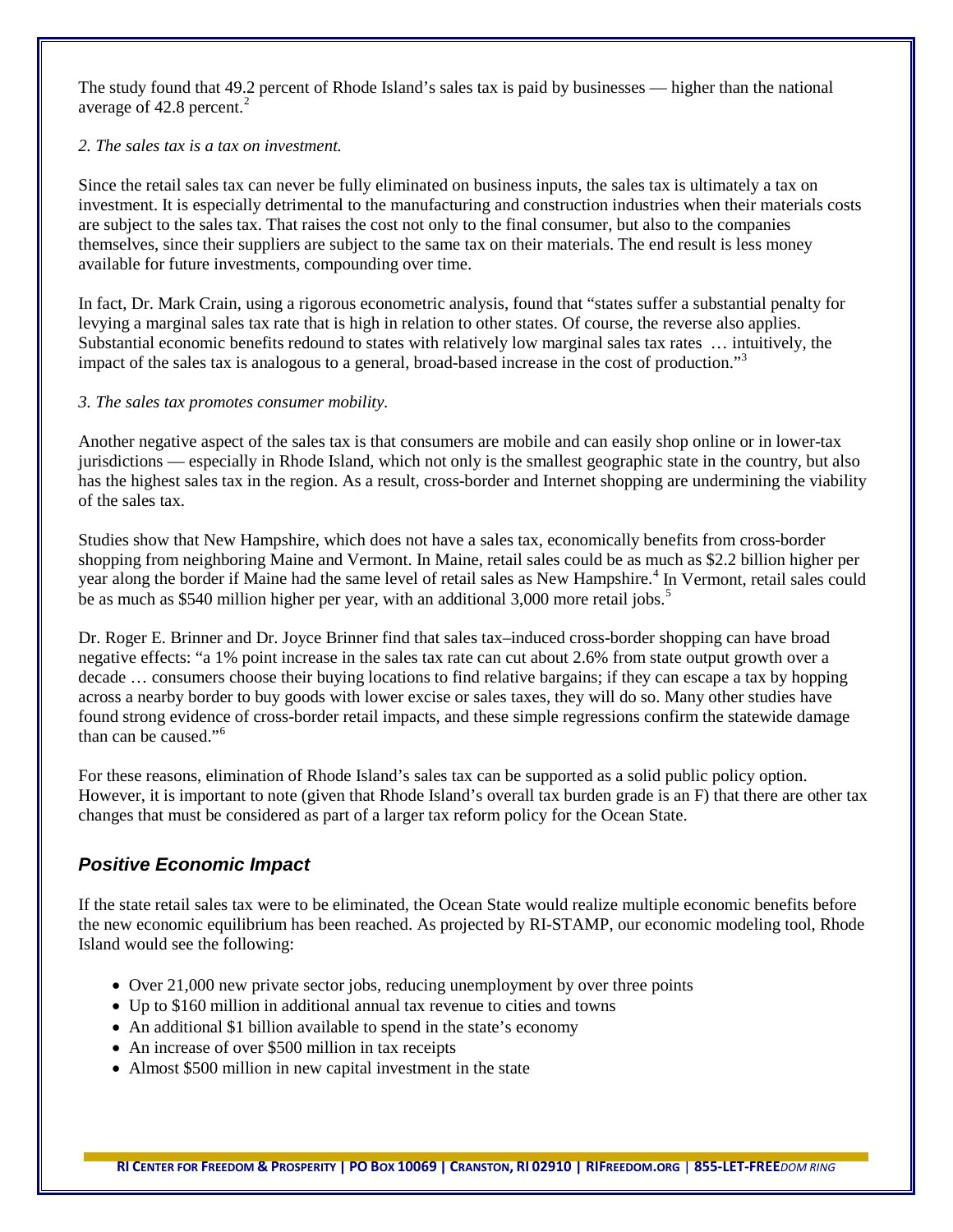## *Is the Tax Cut Revenue Neutral?*

Not quite. The state of Rhode Island would indeed see lower net receipts from elimination of or reductions in the state sales tax. However, net losses would not be as much as most would anticipate using a static (straight-line) calculation. There are three primary reasons that the dynamic effect would greatly mitigate actual revenue losses:

- *A lower retail sales tax would spur additional retail sales.* With increased in-state and cross-border shopping as a result, the state would be taking a smaller sales tax slice, but from a bigger pie. Under a four-year phase-out of the sales tax, this new revenue would pay for about 20% of the anticipated sales tax losses in the first three years.
- *Increased receipts from other taxes.* With the personal and business tax base expanded because of the new job creation, and with increased levels of economic activity in the state, receipts from other taxes and fees would pay for over 50% of the anticipated sales tax losses. Such receipts would come from projected increases in receipts from personal income taxes, corporate taxes, cigarette taxes, and others.
- *Administrative costs*. The state bears the full cost of enforcing the sales tax. If the state sales tax is completely eliminated, several dozens of state jobs dealing with collection and enforcement of the sales tax could be eliminated each year during the phase-out period. With 207 full-time equivalents (FTEs) currently proposed for fiscal 2013 and a total budget of about \$21.3 million, [7](#page-6-6) the state's Division of Taxation may eventually be able to reduce its budget by approximately one-third. These personnel savings would compensate for an additional 5–6% of the revenue losses in the first three years. It is also anticipated that these jobs could be absorbed into the new growth economy.

#### *Other Benefits to the Economy and Implementation*

Separate from the question of state revenue, the issue of sales tax compliance costs is a serious one for most businesses. Sales taxes are particularly onerous, since the taxability of goods and services can vary greatly — even within a single business establishment — and virtually all businesses would save administrative and/or service costs by not having to categorize, collect, track, and remit sales tax revenue to the state. These savings are not estimated in this report but represent a benefit in addition to those conveyed in the RI-STAMP projections.

The Center for Freedom & Prosperity makes no specific recommendation as to how to implement elimination of the state sales tax. (See Attachment A for a schedule of projected revenue and economic impact measurements.) Rather, the primary goal is to demonstrate that *cutting taxes* provides an alternative path when considering how to put Rhode Island's economy back onto a solid competitive footing.

Actual implementation of this plan will depend largely on the political willpower of public officials and citizens, and their willingness to embrace a new culture that seeks to enhance the state's competitiveness instead of seeking to perpetuate the status quo. Options for implementation include:

- A. *Four-year phase out of the state sales tax.* Pros to this approach include less-dramatic year-to-year revenue losses and associated budget cuts. Cons include "cold feet syndrome," whereby legislators may reverse course at some point during the phase-out period (as they have done with the planned car tax phase-out, not to mention income tax reforms like the flat tax) and the opportunity for neighboring states to respond before the full effects of the sales tax elimination actually take place.
- *B. Immediate elimination of the state sales tax.* Pros to this approach include a more immediate economic impact and realization of new jobs, with less chance for competing states to react. Cons include the need for larger near-term budget cuts and the difficulty of projecting actual revenue one, two, and three years out.<sup>[8](#page-6-7)</sup>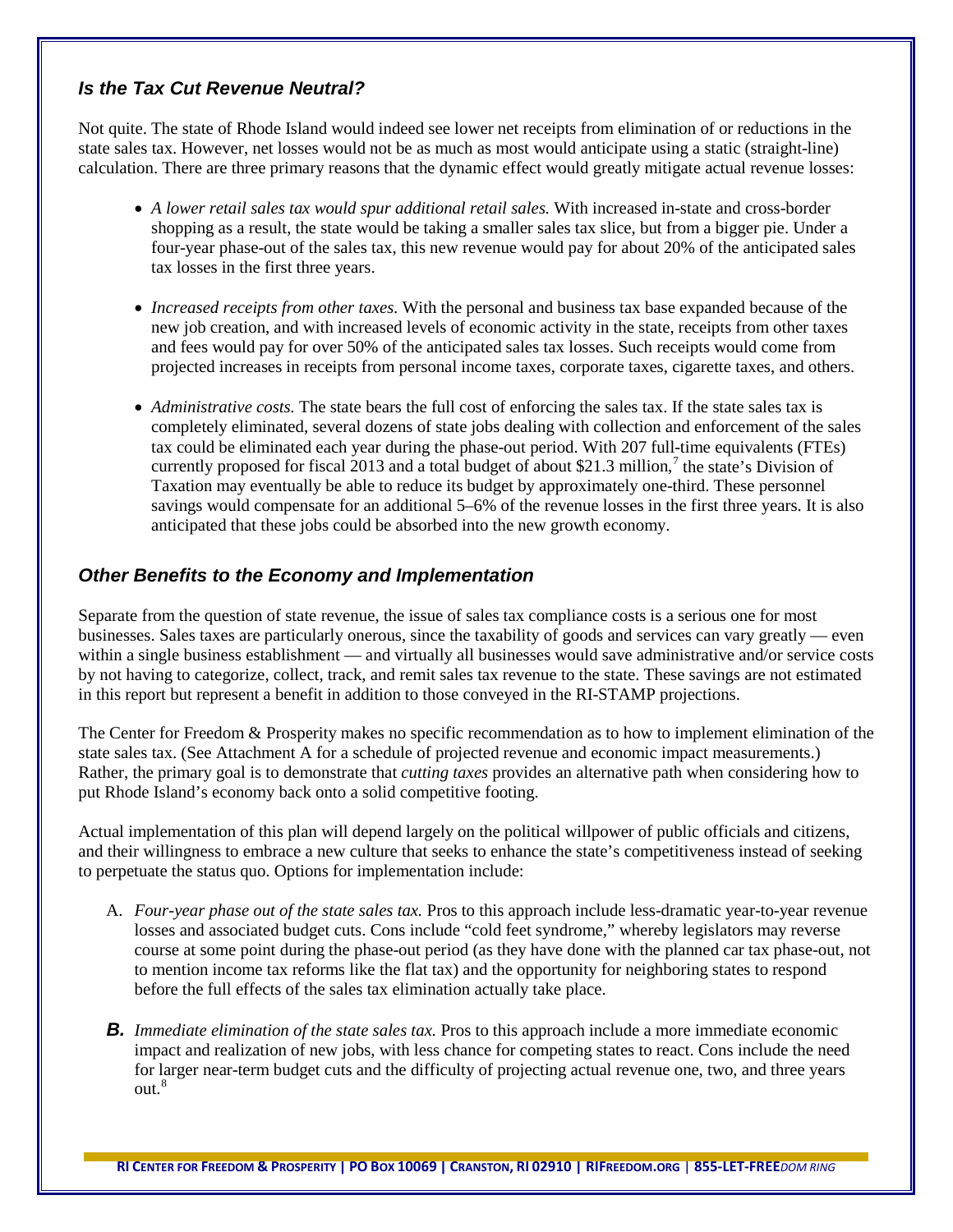#### *Balancing the Budget*

It is expected that the four-year phase-out would be the most politically viable option. With the sales tax elimination potentially paying for up to 75% of itself in the early years, the important question becomes how to budget for the loss of the remaining 25% in order to balance the state budget on an ongoing basis.

Some combination of the following budget items could make up for much of this difference:

• *Control budget growth*. The least painful option would be to control budget growth during the phase-out years. As Figure 1 illustrates, a four-year phase-out of Rhode Island's sales tax would be no more dramatic than the adjustments that the state government has been making to its enacted budgets year after year.<sup>[9](#page-6-8)</sup>



Furthermore, the state's budget has been growing so much more quickly than inflation and population changes alone would justify that the General Assembly's 2013 budget is 26.24% larger than it would be using a 2001 baseline. Figure 2 shows that even immediate full elimination of the sales tax would represent a relatively minor adjustment toward that level of spending, returning state government to a budget a little below its 2011 level. Once again, New Hampshire provides an example — that government growth can reverse — with actual policy changes implementing over \$600 million in cuts to its 2013 budget.<sup>[10](#page-6-9)</sup>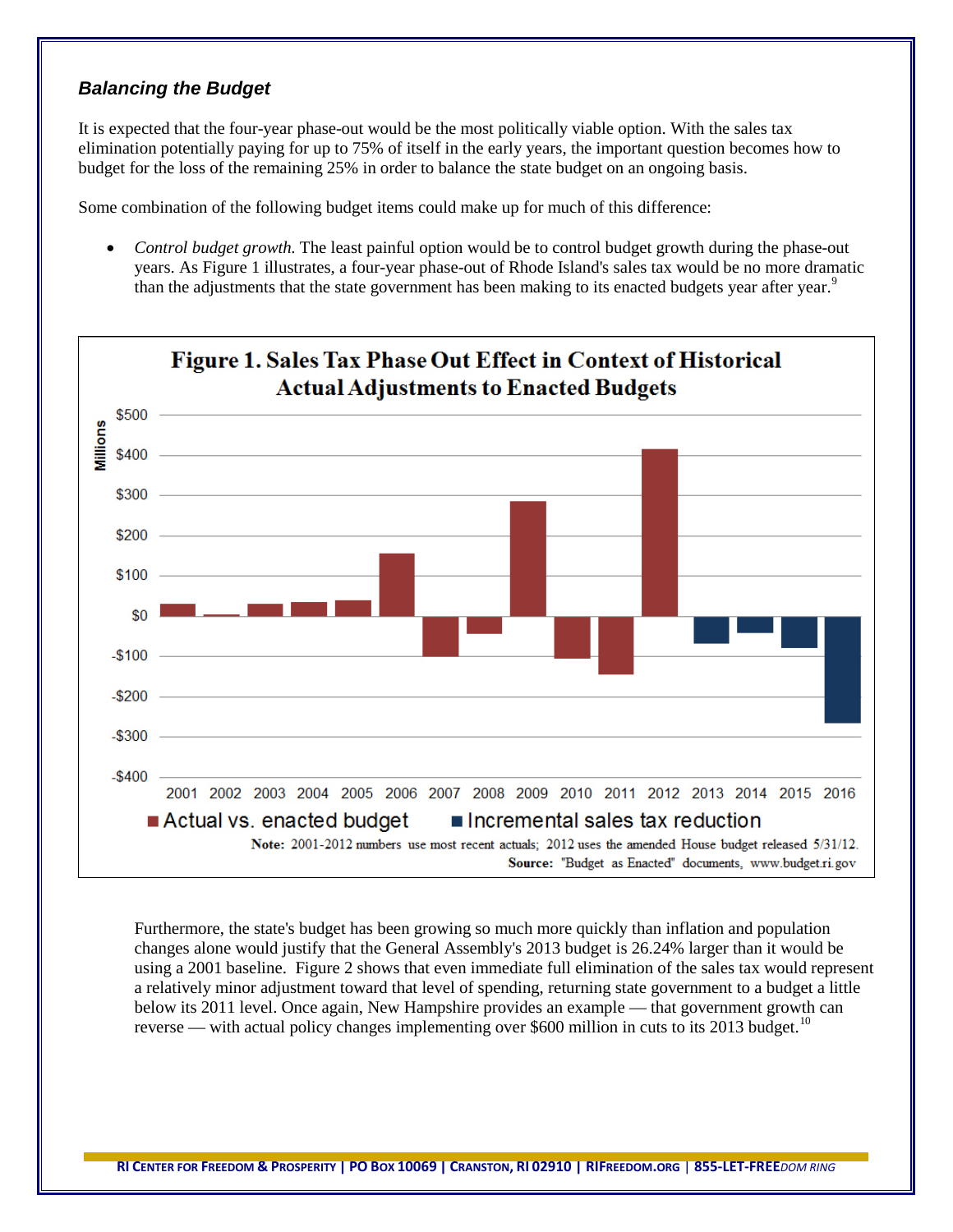

- *Eliminate corporate welfare.* Eliminating approximately \$50 million per year in systematized corporate handouts, in addition to slush funds like the \$125 million in loan guarantees RIEDC was authorized to risk on special cronyism deals with connected companies, would also go a long way toward mitigating any remaining budget cuts that may be necessary to pay for elimination of the state sales tax.
- *Apply the FY12 \$81.4 million budget surplus.* If we are serious about revitalizing our state in the manner described in this brief, we must immediately prioritize spending and revenue toward this end. There is no time like the present. This \$81.4 million would cover over one year of the budget cuts necessary to pay for elimination of the sales tax.
- *Reduction in government jobs.* The administrative savings of 75 jobs, or about \$7 million per year as described previously, can also help pay for some of the cost. As collection and enforcement of the current state sales tax will eventually no longer be needed, certain savings in this area can be realized.

# **Conclusion**

Recent performance indexes make it clear that Rhode Island is on the wrong path, and only dramatic reform can produce dramatic results. While a broad package of tax and regulatory reform is required, the elimination of the state sales tax would mark a bold — yet viable — change of course.